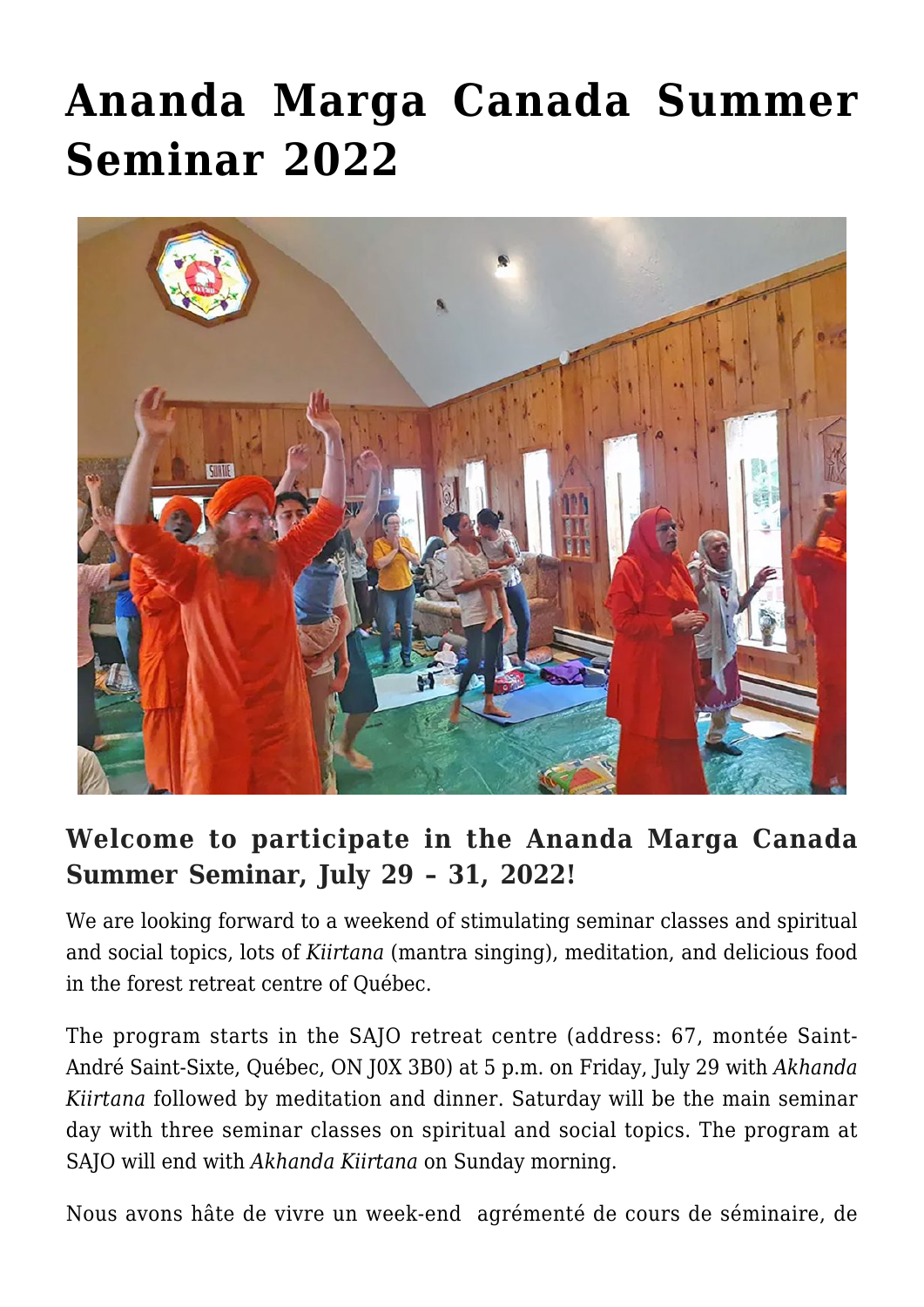sujets d'ordre spirituel et social, de Kiirtana (mantra chanté) en abondance et de repas délicieux dans le centre de retraite au milieu de la forêt Québécoise.

Le programme débute à 17 h au centre de retraite SAJO, le Vendredi 29 Juillet, avec un Akhanda Kiirtan suivi d'une méditation et d'un souper. Le Samedi sera le jour principal du séminaire avec trois cours portant sur des sujets d'ordre spirituel et social. Le programme à SAJO prend fin avec un Akhanda Kiirtana le Dimanche matin.

**Seminar Fee:**

**Adults: \$200**

**Family (including children 0 – 17 years) : \$300**

**Students (18 years and older): \$150**

## **Frais du séminaire:**

**Adulte: \$200**

**Famille (y compris les enfants de 0 à 17 ans): \$300**

**Étudiants (18 ans et plus): 150 \$**

## **Registration and information: Renseignements et inscription:**

*[Ananda Marga Summer Seminar, July 29—31, 2022](https://anandamarga.ca/ananda-marga-summer-seminar-july-29-31-2022/)*

Dada Dayashiilananda tel. +1 (819) 962-6219

[dayashiilananda@gmail.com](mailto:dayashiilananda@gmail.com)

Dada Parinirvanananda tel. (416)859-8930

parinirvanananda@gmail.com

Dada Diiptimanananda tel. +1 (929) 257 8099

[diiptimanananda@protonmail.com](mailto:diiptimanananda@protonmail.com)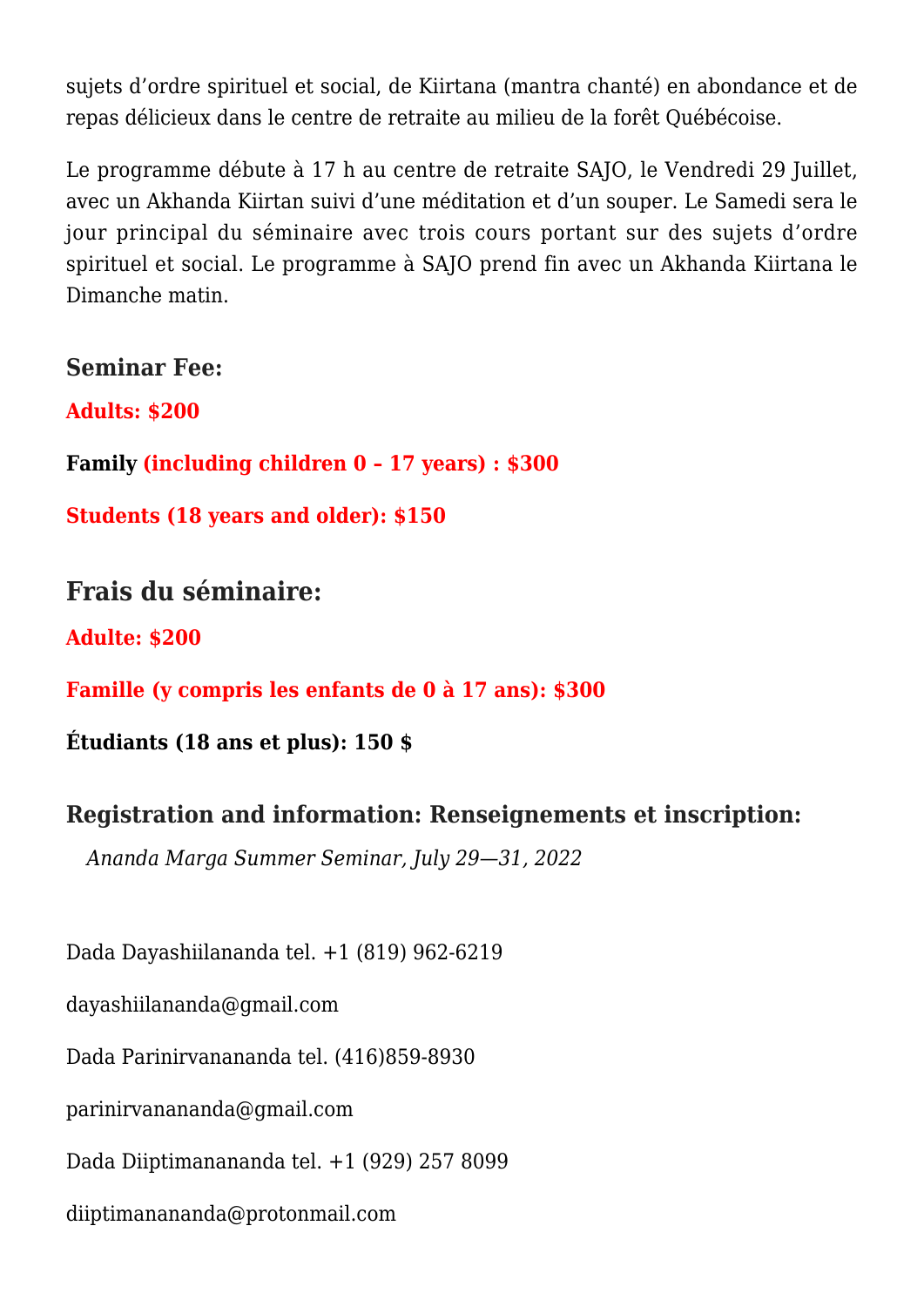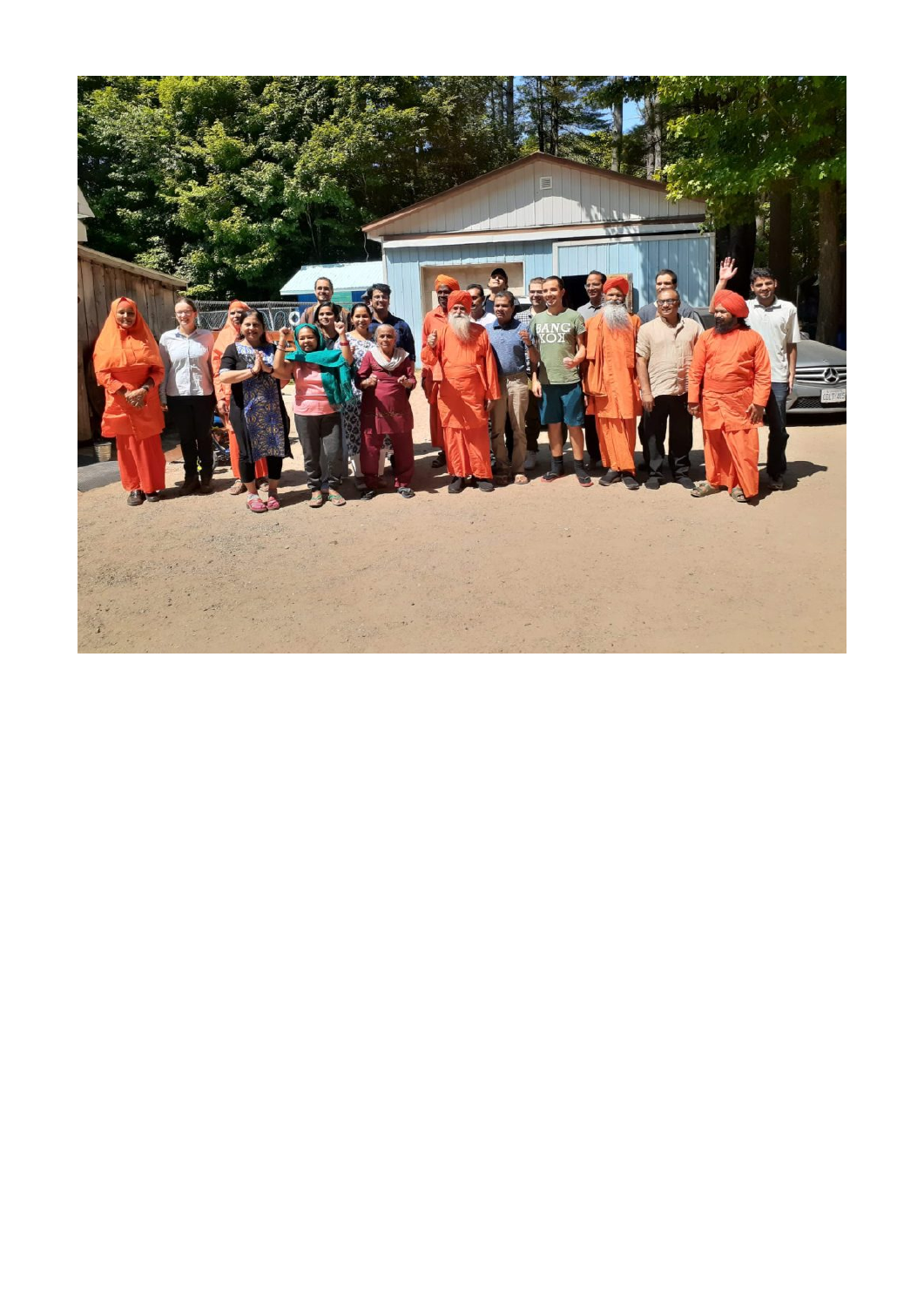